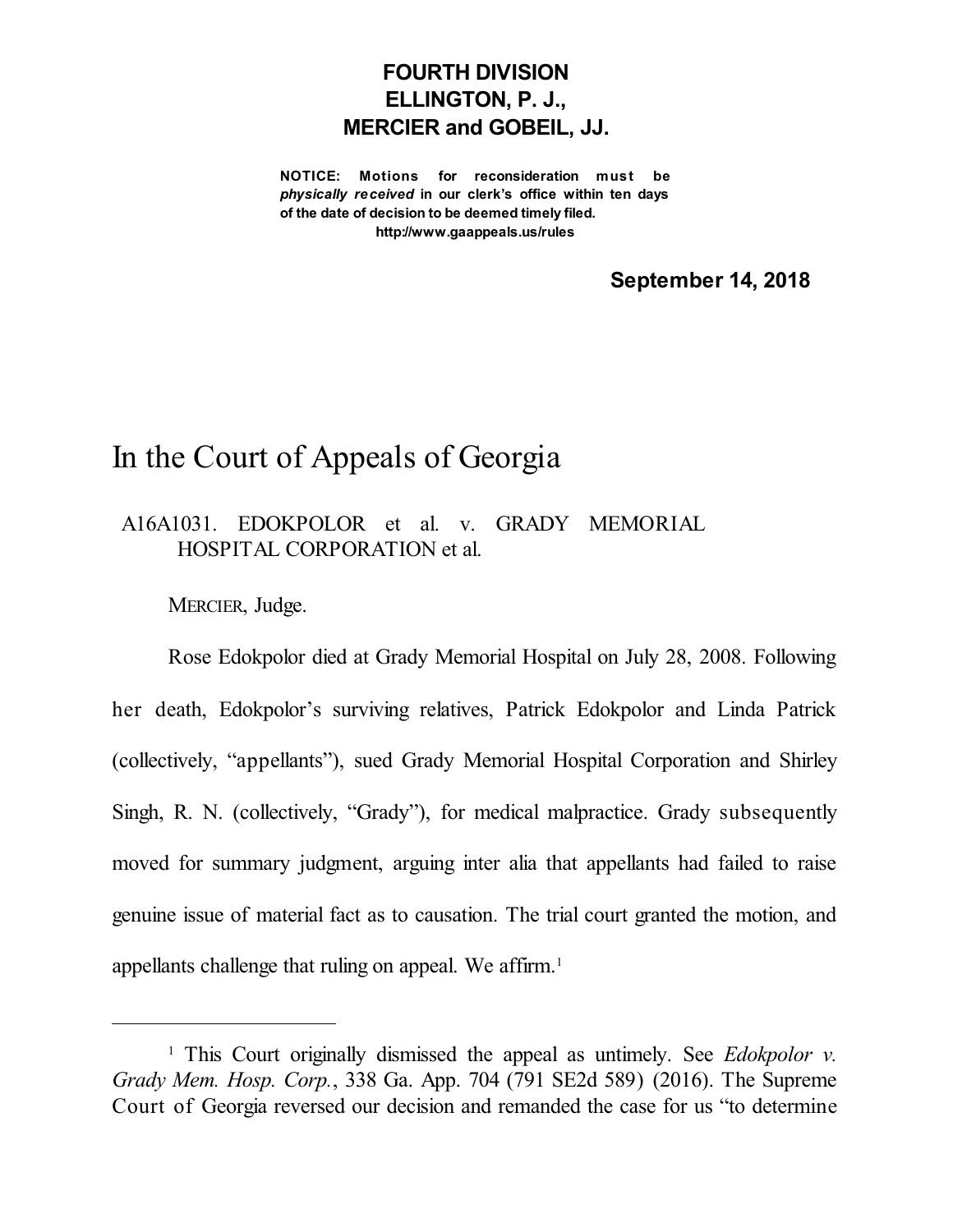1. Summary judgment is appropriate when "the pleadings, depositions, answers to interrogatories, and admissions on file, together with the affidavits, if any, show that there is no genuine issue as to any material fact and that the moving party is entitled to a judgment as a matter of law." OCGA  $\S 9$ -11-56 (c). We review the grant of summary judgment de novo, construing the evidence and all reasonable inferences in favor of the non-moving party. See *Beasley v. Northside Hosp.*, 289 Ga. App. 685, 685-686 (658 SE2d 233) (2008).

So viewed, the record shows that Edokpolor, who had a history of cardiac disease and other medical complaints, was admitted to Grady Memorial Hospital on May 17, 2008. She remained hospitalized, and on June 17, 2008, Edokpolor's treating physicians determined that she needed a colonoscopy. Prior to the test, a doctor prescribed Golytely, a liquid bowel preparation medication. Although Golytely normally is taken by mouth, Edokpolor had a nasogastric-feeding tube (nose-tostomach "NG" tube) in place, and the doctor ordered that the medication be administered through the "NG tube when started," rather than orally.

the merits of [appellants'] contention that the trial court erroneously awarded summary judgment to Grady." *Edokpolor v. Grady Mem. Hosp. Corp.*, 302 Ga. 733, 736 (808 SE2d 653) (2017). We now address appellants' substantive claims.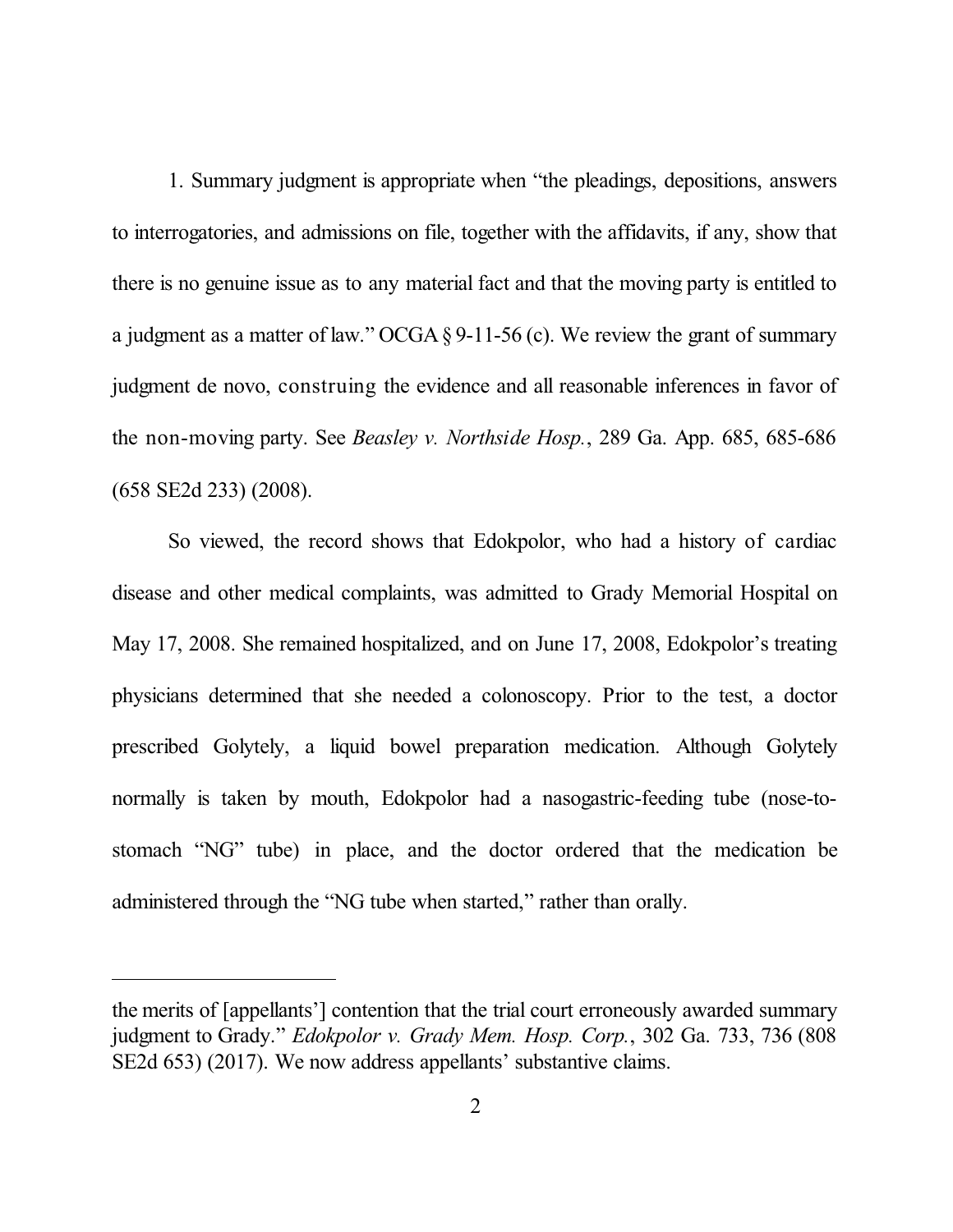Despite this order, a Grady Hospital nurse gave the Golytely to Edokpolor by mouth throughout the day on June 17, 2008. At some point Edokpolor aspirated, resulting in a "code blue" that evening. Edokpolor died six weeks later. The death certificate listed "Aspiration Pneumonia" as the immediate cause of death.

Appellants sued Grady Memorial Hospital Corporation and Shirley Singh, the nurse who administered the Golytely to Edokpolor, for medical malpractice. Pursuant to OCGA § 9-11-9.1 (a), appellants attached the affidavit of Kelly Thrasher, M. D., to their complaint. <sup>2</sup> Thrasher testified that the applicable standard of care required Singh and other nursing personnel to "follow the doctor's orders to administer the Golytely through the NG tube rather than by mouth." He asserted that their failure to do so was negligent and breached the standard of care. And he concluded that this negligence "proximately caused the death of Rose Edokpolor."

Grady moved for summary judgment on several grounds, including that appellants failed to show that the alleged negligence proximately caused Edokpolor's death. Grady acknowledged Thrasher's causation testimony, but characterized it as

<sup>2</sup> OCGA § 9-11-9.1 (a) requires a plaintiff in a professional malpractice action "to file with the complaint an affidavit of an expert competent to testify, which affidavit shall set forth specifically at least one negligent act or omission claimed to exist and the factual basis for each such claim."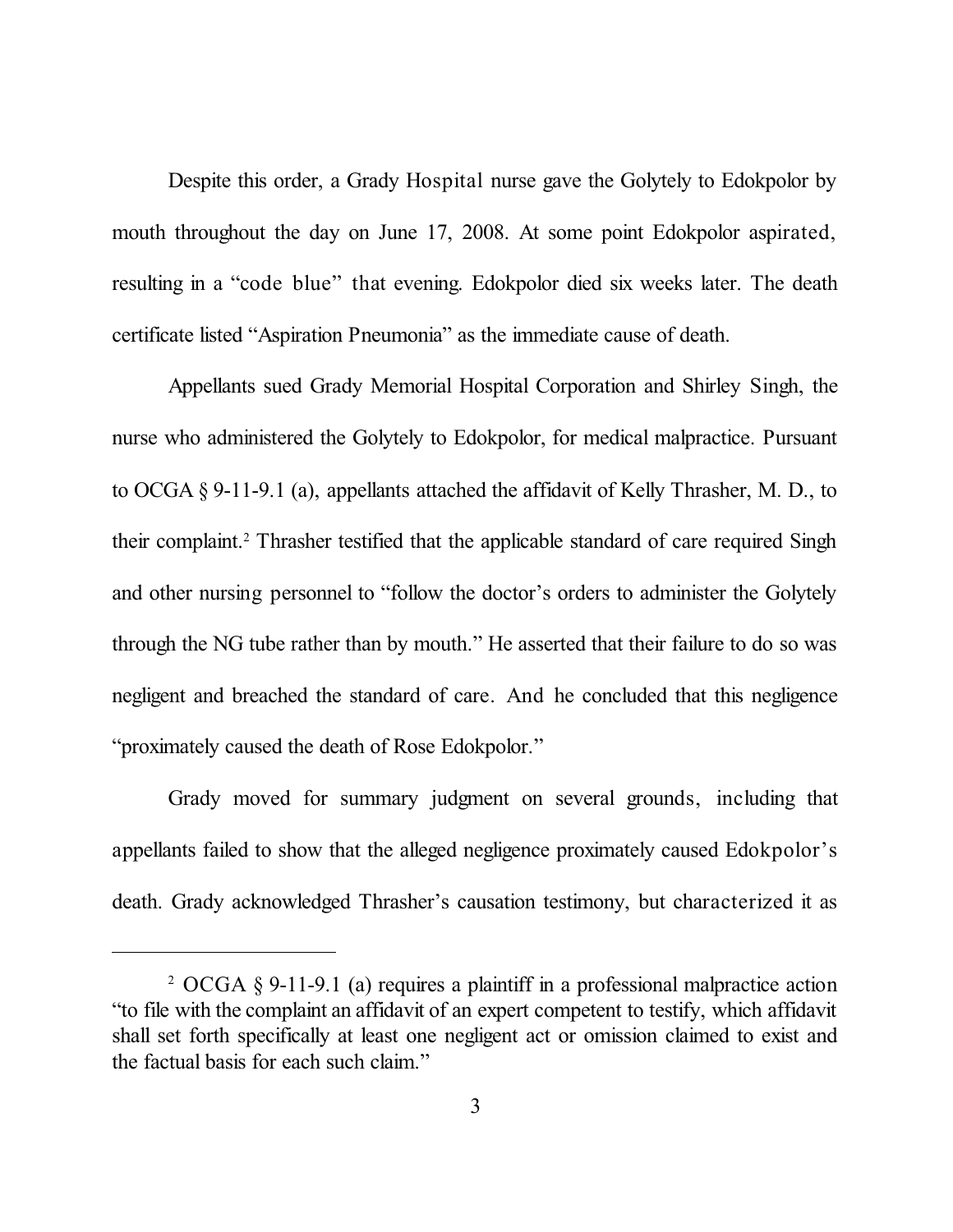unsupported, conclusory, and insufficient to raise a genuine question of material fact. The trial court agreed and granted the motion. We find no error.

"[A] plaintiff cannot recover for medical malpractice, even where there is evidence of negligence, unless the plaintiff establishes by a preponderance of the evidence that the negligence either proximately caused or contributed to cause plaintiff harm." *Zwiren v. Thompson*, 276 Ga. 498, 500 (578 SE2d 862) (2003) (citations and punctuation omitted). To meet this burden, a medicalmalpractice plaintiff must present expert testimony "because the question of whether the alleged professional negligence caused the plaintiff's injury is generally one for specialized expert knowledge beyond the ken of the average layperson." Id. (citation omitted). Ultimately, the causation evidence must rise above mere chance, possibility, or speculation. See id. at 506. As we have explained:

A plaintiff must show that the purported violation or deviation is the proximate cause of the injuries sustained. He must prove that the injuries complained of proximately resulted from such want of care or skill. A bare possibility of such result is not sufficient. There can be no recovery where there is no showing to any reasonable degree of medical certainty that the injuries could have been avoided.

*Beasley*, supra at 689 (footnotes omitted).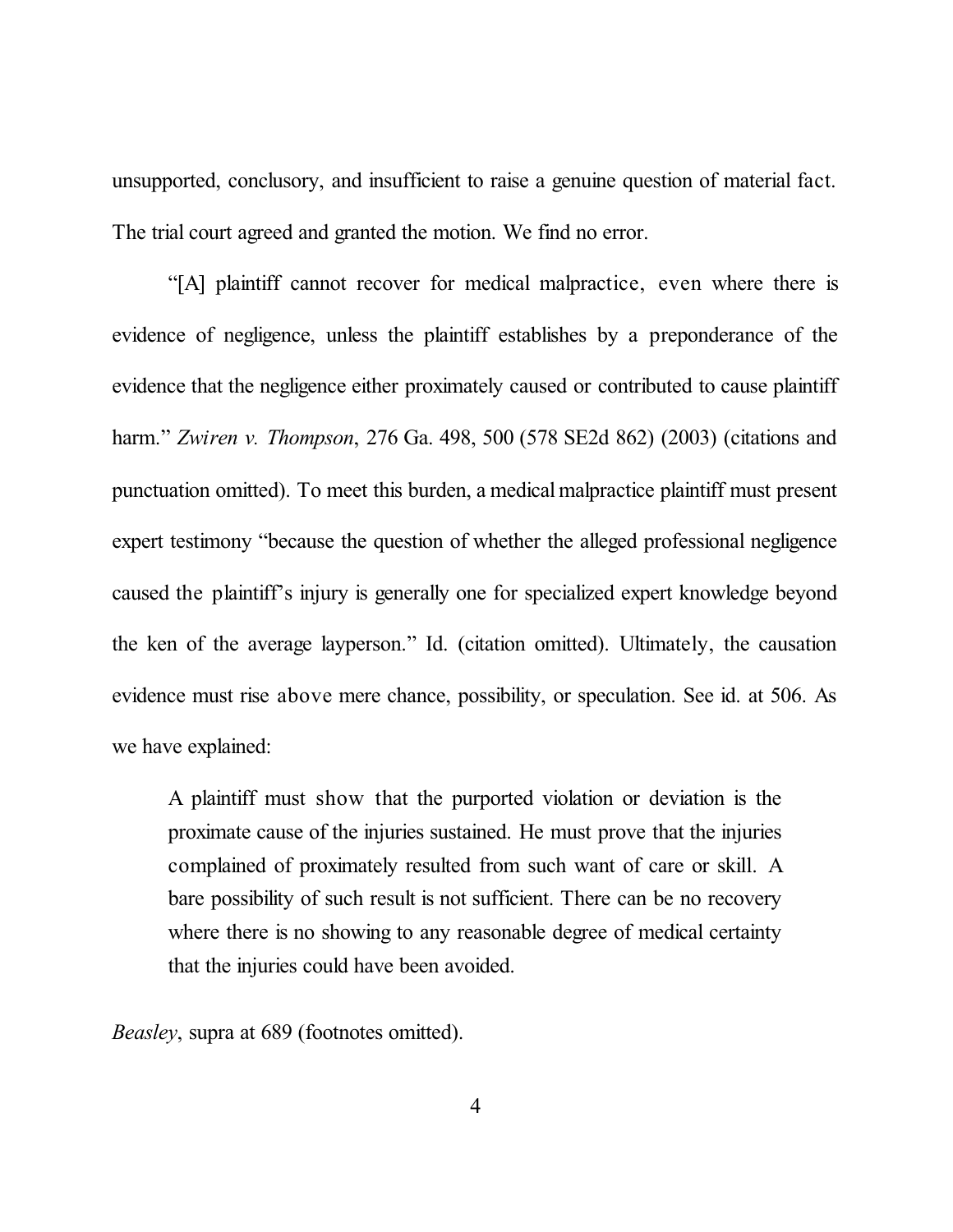With respect to expert testimony, appellants' summary judgment response relied solely on Thrasher's OCGA § 9-11-9.1 (a) affidavit, which asserted that Edokpolor "had aspirated the Golytely," that "it had gone into her lungs," and that she died "as a direct result of the aspiration." Thrasher then concluded, with little explanation, that the nursing staff's negligent decision to administer Golytely by mouth, rather than NG tube, proximately caused Edokpolor's death by aspiration. Nothing in the record, however, indicates that Edokpolor aspirated while ingesting the medication by mouth, as opposed to after it entered her stomach. Appellants have pointed to no evidence that Edokpolor had difficulty swallowing the liquid. And Singh, who dispensed the Golytely by holding a cup from which Edokpolor sipped the medication, was not present when Edokpolor aspirated.

In contrast, Grady offered expert testimony that nausea and vomiting are know risks of Golytely, regardless of how the medication is ingested. Grady's expert, David H. Goldstein, M. D., noted from the medical records that Edokpolor was vomiting during the code blue, and he explained that "[a]spiration can occur as a result of vomiting." Goldstein further testified: "[U]sing a feeding tube to administer Golytely bowel preparation does not eliminate the risk of aspiration. Stomach content can still enter the airway via regurgitation." He concluded: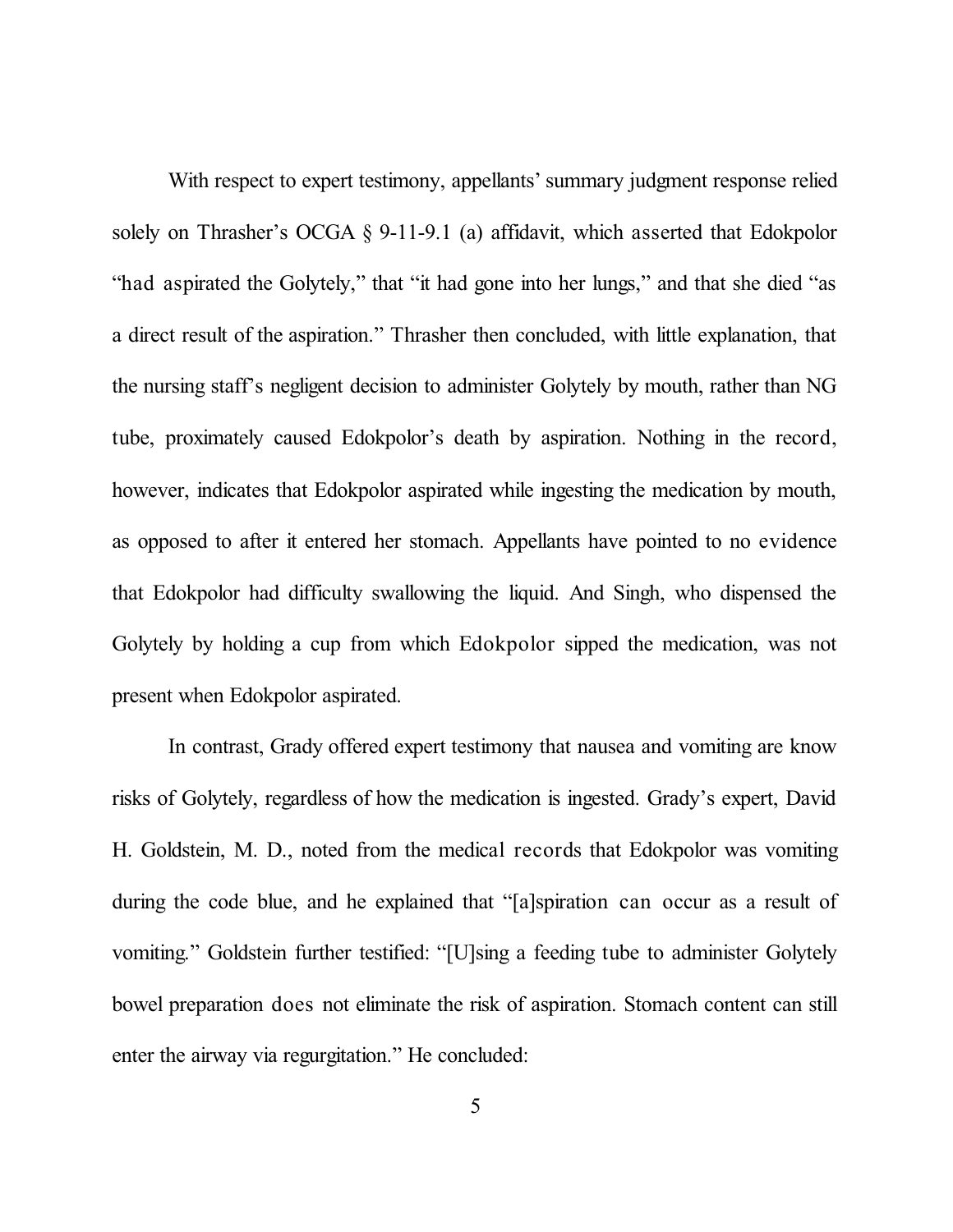It is my medical opinion to a reasonable degree of medical certainty that Rose Edokpol[o]r would have vomited regardless of how her stomach content accumulated, whether by mouth or through an NG tube. . . . It is my medical opinion to a reasonable degree of medical certainty that on June 17, 2008, Rose Edokpol[o]r's stomach content (vomitus) refluxed back into her throat and was thereafter inhaled or aspirated into her lungs.

Thrasher's affidavit does not address the possibility that Edokpolor vomited and aspirated *after* the Golytely entered her stomach. It offers no facts linking the aspiration to oral ingestion of the medication. And it does not show, to any reasonable degree of medical certainty, that Edokpolor's death could have been avoided had Grady's nursing staff administered the Golytely via the NG tube. Simply put, Thrasher's bare and conclusory assertion that alleged negligence by Grady proximately caused Edokpolor's death does not raise a genuine issue of fact as to causation. See *Swint v. Mae*, 340 Ga. App. 480, 485 (2) (798 SE2d 23) (2017) ("Speculation and conjecture by an expert is still speculation and conjecture, and will not support a verdict."). Summary judgment for Grady, therefore, was appropriate. See *Roberts v. Nessim*, 297 Ga. App. 278, 282-283 (1) (a) (ii) (676 SE2d 734) (2009) (conclusory and unsupported expert affidavit insufficient to establish genuine issue of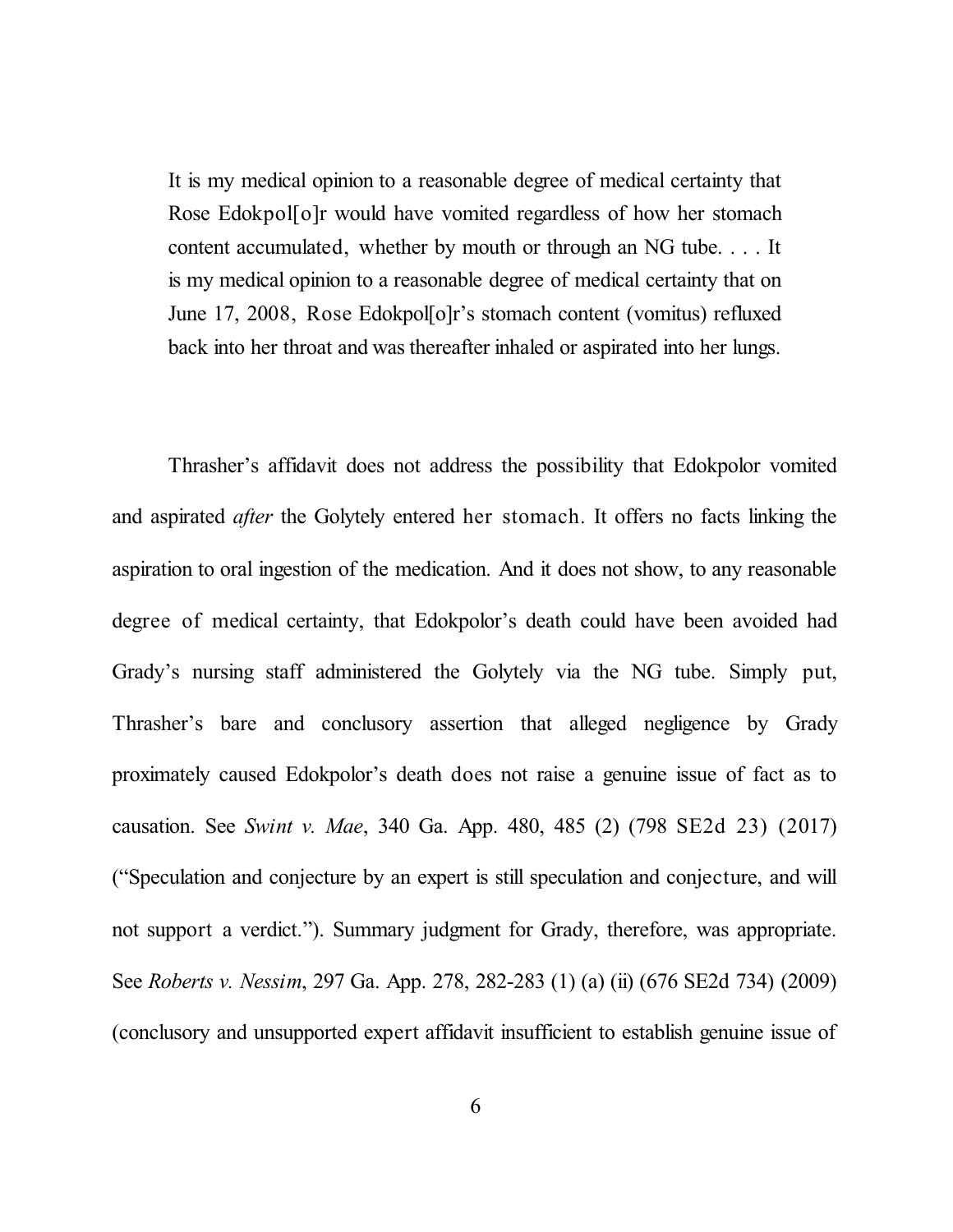fact as to causation in medical malpractice case); *Beasley*, supra ("There can be no recovery [in a medical malpractice action] where there is no showing to any reasonable degree of medical certainty that the injuries could have been avoided.").

2. After the trial court entered summary judgment, appellants moved for reconsideration and filed the "Supplemental Affidavit of Kelly Thrasher, M. D.," which offered new and expanded opinion testimony. The trial court refused to consider the supplemental affidavit, noting that appellants submitted it post-judgment. Appellants question this ruling on appeal. Again, we find no error.

"[I]t is the duty of each party at the hearing on the motion for summary judgment to present his or her case in full." *Patel v. Kensington Community Assn.*, 340 Ga. App. 896, 898 (1) (797 SE2d 235) (2017) (citation and punctuation omitted). Grady explicitly raised the causation issue on summary judgment, challenging the sufficiency of appellants' expert evidence and citing affidavit testimony from its own expert. In response, appellants made no effort to supplement or revise Thrasher's affidavit, choosing instead to rest on its conclusory assertions. Their belated attempt to amend that testimony did not occur until one year after Grady moved for summary judgment and following the adverse summary judgment ruling. Under these circumstances, the trial court properly refused to consider the supplemental affidavit.